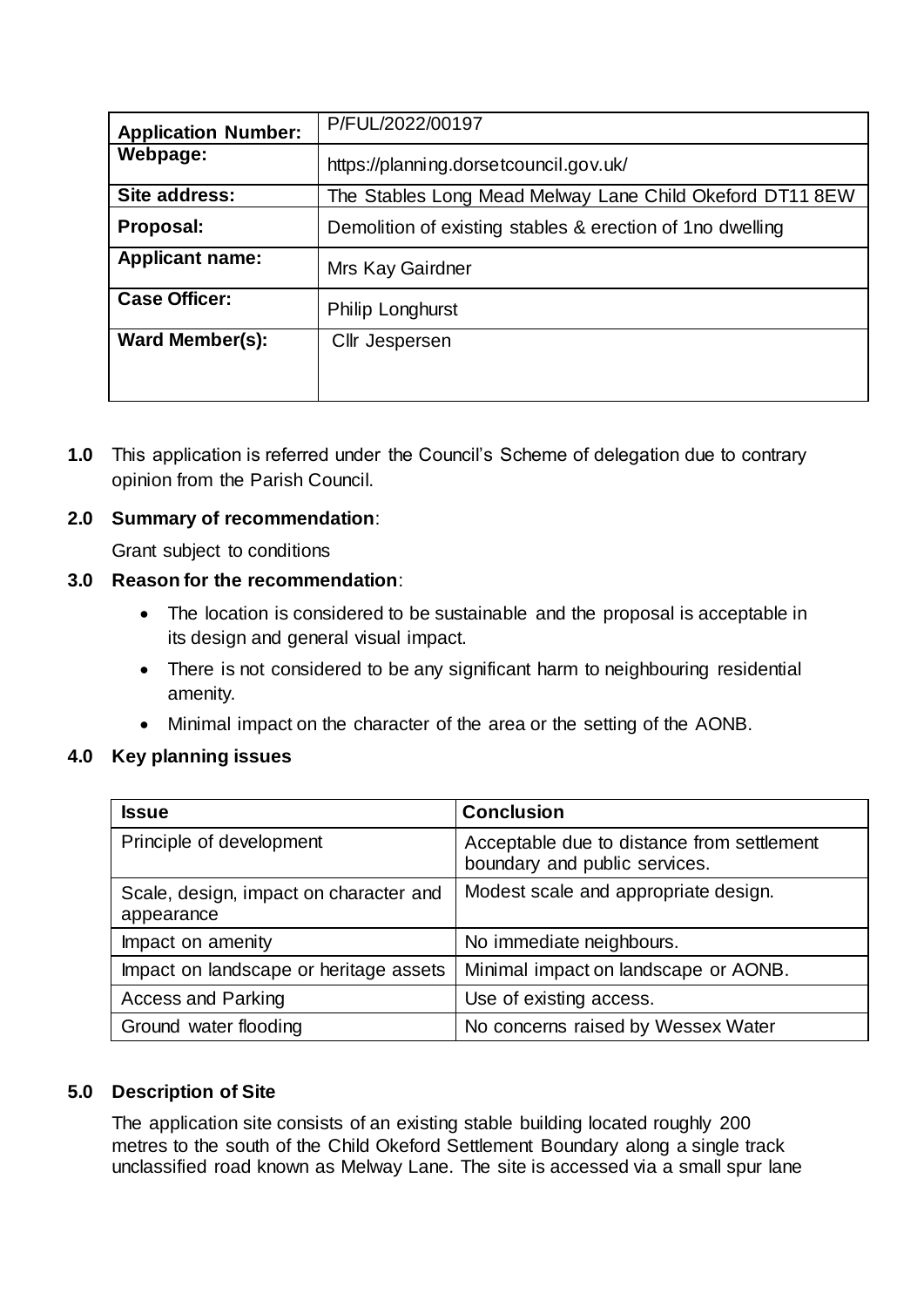that serves access to this and neighbouring fields. The site falls just outside the AONB and it largely concealed by trees and hedgerow.

# **6.0 Description of Development**

Demolition of the existing stable building and the erection of a two bedroom one and a half storey dwelling.

# **7.0 Relevant Planning History**

None

# **8.0 List of Constraints**

North Dorset Local Plan Part 1 (2011-2031); Adopted; Outside settlement boundaries (countryside); Policy 2, 20.

Right of Way: Footpath N35/36;

Areas Susceptible to Groundwater Flooding; Clearwater and Superficial Deposits Flooding;  $>= 75\%$ ;

Areas Susceptible to Groundwater Flooding; Superficial Deposits Flooding; < 25%;

SSSI impact risk zone;

SSSI (5km buffer): Hod and Hambledon Hills ;

SSSI (5km buffer): Shillingstone Quarry ;

SSSI (5km buffer): Piddles Wood ;

# **9.0 Consultations**

All consultee responses can be viewed in full on the website.

# **Consultees**

# **1. Child Okeford Parish Council – OBJECTION**

- Isolated location, outside of settlement boundary, unsustainable location.
- More visual impact than the current structure, change in character of the site.
- Impact on the AONB and urbanisation of a rural location.
- Clearly visible from public viewpoints in the countryside including Hambledon Hill.
- Intensification of a narrow access lane.
- Ownership of the entrance to the site is not wholly owned by the applicant.
- No existing services.
- Unauthorised current usage of the site to house a caravan.

# **2. Ward Member - Hill Forts And Upper Tarrants Ward –** No comment

received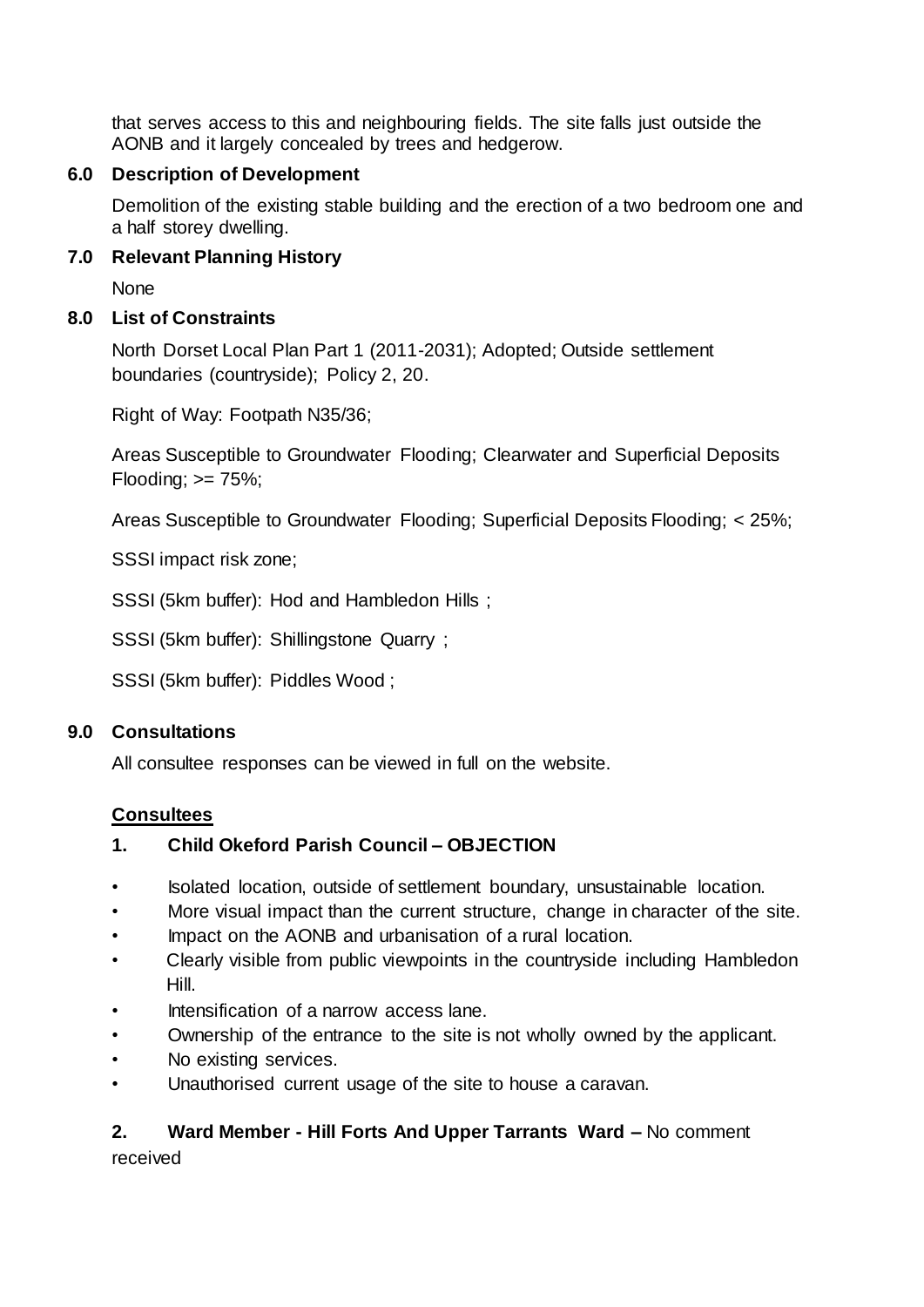- **3. Open Spaces Society –** No comment received
- **4. DC – Landscape –** No comment
- **5. DC - Natural Environment Team –** No comment received
- **6. DC - Rights of Way Officer –** No comment received
- **7. DC - Highways –** No objection subject to condition
- **8. DC - Dorset Waste Partnership –** No comment received
- **9. DC - Trees (Team B) –** No objection subject to condition
- **10. DC - Economic Development and Tourism –** No comment received

**11. DC - Building Control North Team -** "Consideration to be given to ADB B5 access for the fire rescue service vehicles, Would recommend consultation with a structural engineer in regard to depth of foundations due to proximity of trees and soil type. Recommend a radon report for this address as radon levels appears slightly raised."

#### **12. Wessex Water –** No objection

## **Representations received**

| <b>Total - Objections</b> | <b>Total - No Objections</b> | <b>Total - Comments</b> |
|---------------------------|------------------------------|-------------------------|
|                           |                              |                         |

#### **10.0 Relevant Policies**

s38(6) of the Planning and Compulsory Purchase Act 2004 requires that the determination of planning applications must be in accordance with the development plan unless material circumstances indicate otherwise.

# **Adopted North Dorset Local Plan:**

The following policies are considered to be relevant to this proposal:

- Policy 1 Presumption in Favour of Sustainable Development
- Policy 23 Parking
- Policy 24 Design
- Policy 25 Amenity
- Policy 4 The Natural Environment
- Policy 20 The Countryside

#### **Other material considerations**

Supplementary Planning Documents/Guidance: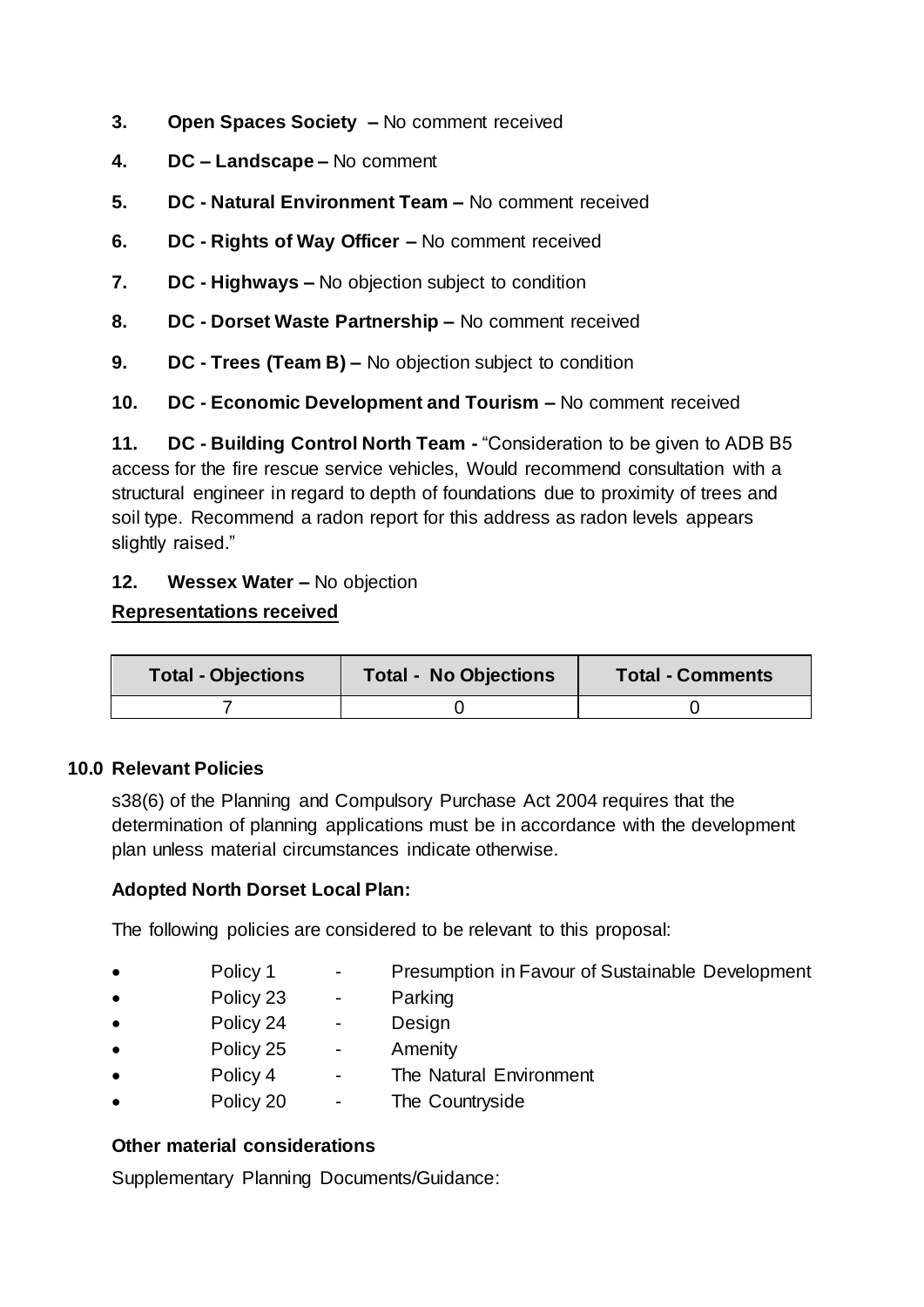#### Child Okeford Village Design Statement

#### **National Planning Policy Framework:**

Paragraph 11 sets out the presumption in favour of sustainable development. Development plan proposals that accord with the development plan should be approved without delay. Where the development plan is absent, silent or relevant policies are out-of-date then permission should be granted unless any adverse impacts of approval would significantly and demonstrably outweigh the benefits when assessed against the NPPF or specific policies in the NPPF indicate development should be restricted.

Relevant NPPF sections include:

- Section 4. Decision taking: Para 38 Local planning authorities should approach decisions on proposed development in a positive and creative way. They should use the full range of planning tools available…and work proactively with applicants to secure developments that will improve the economic, social and environmental conditions of the area. Decision-makers at every level should seek to approve applications for sustainable development where possible.
- Section 5 'Delivering a sufficient supply of homes' outlines the government's objective in respect of land supply with subsection 'Rural housing' at paragraphs 79-80 reflecting the requirement for development in rural areas.
- Section 6 'Building a strong, competitive economy', paragraphs 84 and 85 'Supporting a prosperous rural economy' promotes the sustainable growth and expansion of all types of business and enterprise in rural areas, through conversion of existing buildings, the erection of well-designed new buildings, and supports sustainable tourism and leisure developments where identified needs are not met by existing rural service centres.
- Section 11 'Making effective use of land'
- Section 12 'Achieving well designed places indicates that all development to be of a high quality in design, and the relationship and visual impact of it to be compatible with the surroundings. In particular, and amongst other things, Paragraphs 126 – 136 advise that:

The Government attaches great importance to the design of the built environment. Good design is a key aspect of sustainable development, is indivisible from good planning, and should contribute positively to making places better for people.

It is important to plan positively for the achievement of high quality and inclusive design for all development, including individual buildings, public and private spaces and wider area development schemes.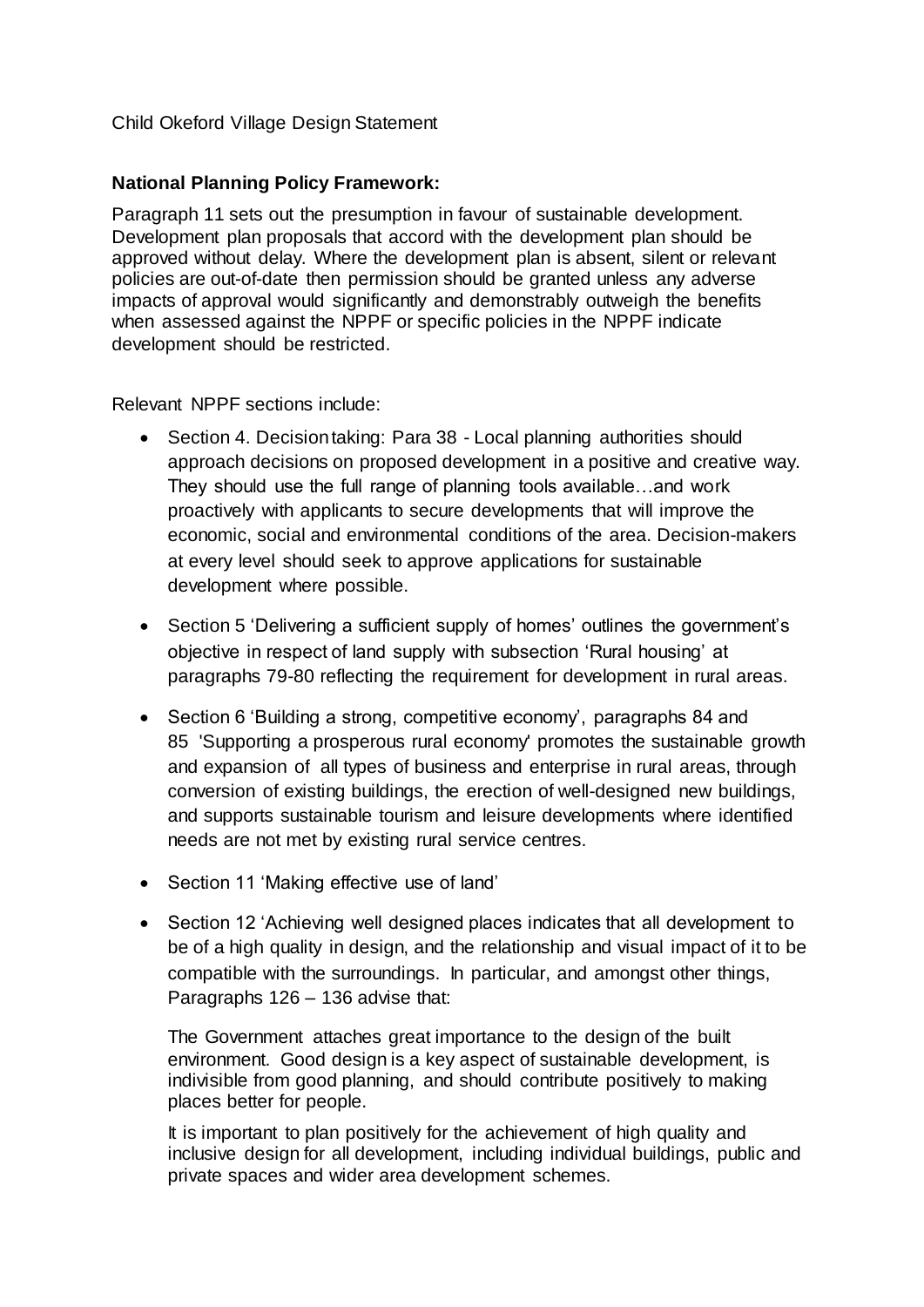Development that is not well designed should be refused, especially where it fails to reflect local design policies and government guidance on design.

- Section 14 'Meeting the challenges of climate change, flooding and coastal change'
- Section 15 'Conserving and Enhancing the Natural Environment'- In Areas of Outstanding Natural Beauty great weight should be given to conserving and enhancing the landscape and scenic beauty (para 176). Decisions in Heritage Coast areas should be consistent with the special character of the area and the importance of its conservation (para 178). Paragraphs 179-182 set out how biodiversity is to be protected and encourage net gains for biodiversity.

National Planning Practice Guidance

## **11.0 Human rights**

Article 6 - Right to a fair trial.

Article 8 - Right to respect for private and family life and home.

The first protocol of Article 1 Protection of property.

This recommendation is based on adopted Development Plan policies, the application of which does not prejudice the Human Rights of the applicant or any third party.

# **12.0 Public Sector Equalities Duty**

As set out in the Equalities Act 2010, all public bodies, in discharging their functions must have "due regard" to this duty. There are 3 main aims:-

- Removing or minimising disadvantages suffered by people due to their protected characteristics
- Taking steps to meet the needs of people with certain protected characteristics where these are different from the needs of other people
- Encouraging people with certain protected characteristics to participate in public life or in other activities where participation is disproportionately low.

Whilst there is no absolute requirement to fully remove any disadvantage the Duty is to have "regard to" and remove or minimise disadvantage and in considering the merits of this planning application the planning authority has taken into consideration the requirements of the Public Sector Equalities Duty.

The proposal would not raise any specific impacts on persons with protected characteristics.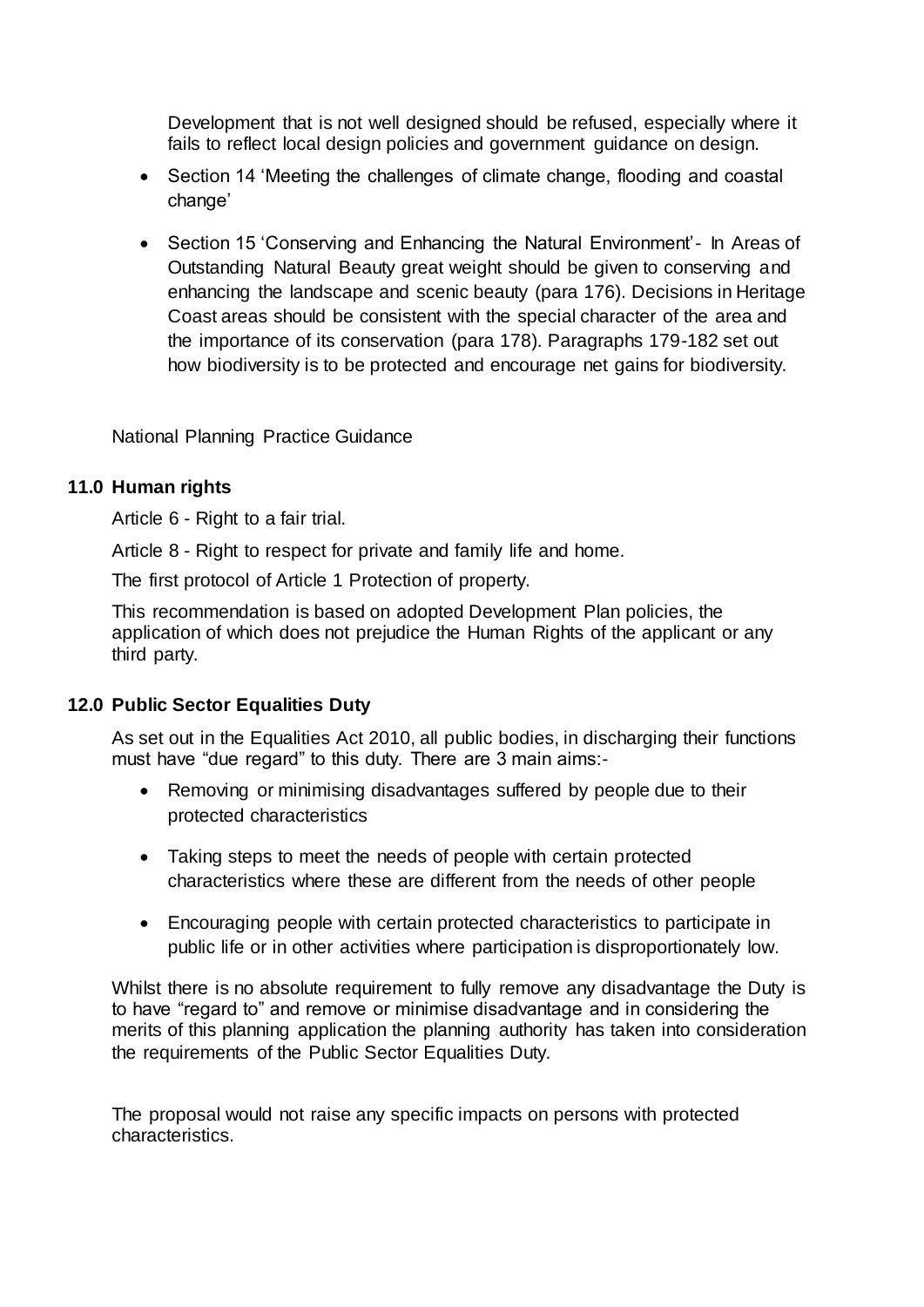#### **13.0 Planning Assessment**

#### **Location of development**

Policy 2 (Core Spatial Strategy) and Policy 6 (Housing Distribution) of the Local Plan require development to be located in accordance with the spatial strategy which directs development to the 4 main towns and larger villages. However, the council's Housing Delivery Test result is at 69%, and so the presumption in favour of sustainable development still applies in North Dorset. Policy 6 of North Dorset Local Plan is the most relevant housing policy. Policy 2 and 20 of the local plan are consistent with the aims of the NPPF. Policy 2 is the Council's Core Spatial Strategy, and follows national planning policy which seek to focus significant development on locations which are or can be made sustainable (NPPF para 105), respond to local circumstances and support housing developments that reflect local needs in rural areas (NPPF para 78) and recognise the intrinsic character and beauty of the countryside (NPPF para 174). In recent appeal decisions the strategy was deemed to be "broadly consistent with the Framework and still of significance", and it is not considered as out of date.

The site is located close to the settlement boundary of Child Okeford. However, in policy terms the site is within the 'countryside' and development would normally be strictly controlled, unless it is required to enable essential rural needs to be met. Policy 20 Countryside reiterates this and lists two criteria where development would be appropriate outside defined settlement boundaries, a) the type of development set out in local plan policies or b) there is an overriding need for it to be in the countryside. This proposal is contrary to these polices as it is outside the settlement boundary for Child Okeford and not specifically for essential rural needs.

Whilst Dorset Council, in the area covered by the North Dorset Local Plan, are now able to provide over 5 year of housing land supply the 2021 Housing Delivery Test result means that the tilted balance, identified in paragraph 11(d) of the NPPF, which applies the presumption that permission should be granted unless the application of policies in the NPPF that protect areas or assets of particular importance provides a clear reason for refusing the development or there would be adverse impacts which would significantly and demonstrably outweigh its benefits.

In paragraph 7 of the NPPF it is identified that the purpose of the planning system is to contribute to the achievement of sustainable development. Paragraph 8 of the NPPF identifies that achieving sustainable development means that the planning system has three, interdependent, overarching objectives. These are identified as being economic, social and environmental. The proposal shall be considered, amongst other things, against these objectives.

The proposed development, by reason of its nature and scale, would: support and require a modest amount of labour from the construction industry during the phases of development; house a small number of people who would, in turn, make a small contribution, through expenditure, to the viability of local retailers and service providers; and also, once occupied, result in a slight increase in the amount of Council Tax, which contributes to the delivery of services and investment, received by the Council. Therefore, the proposal, by reason of its nature and scale, would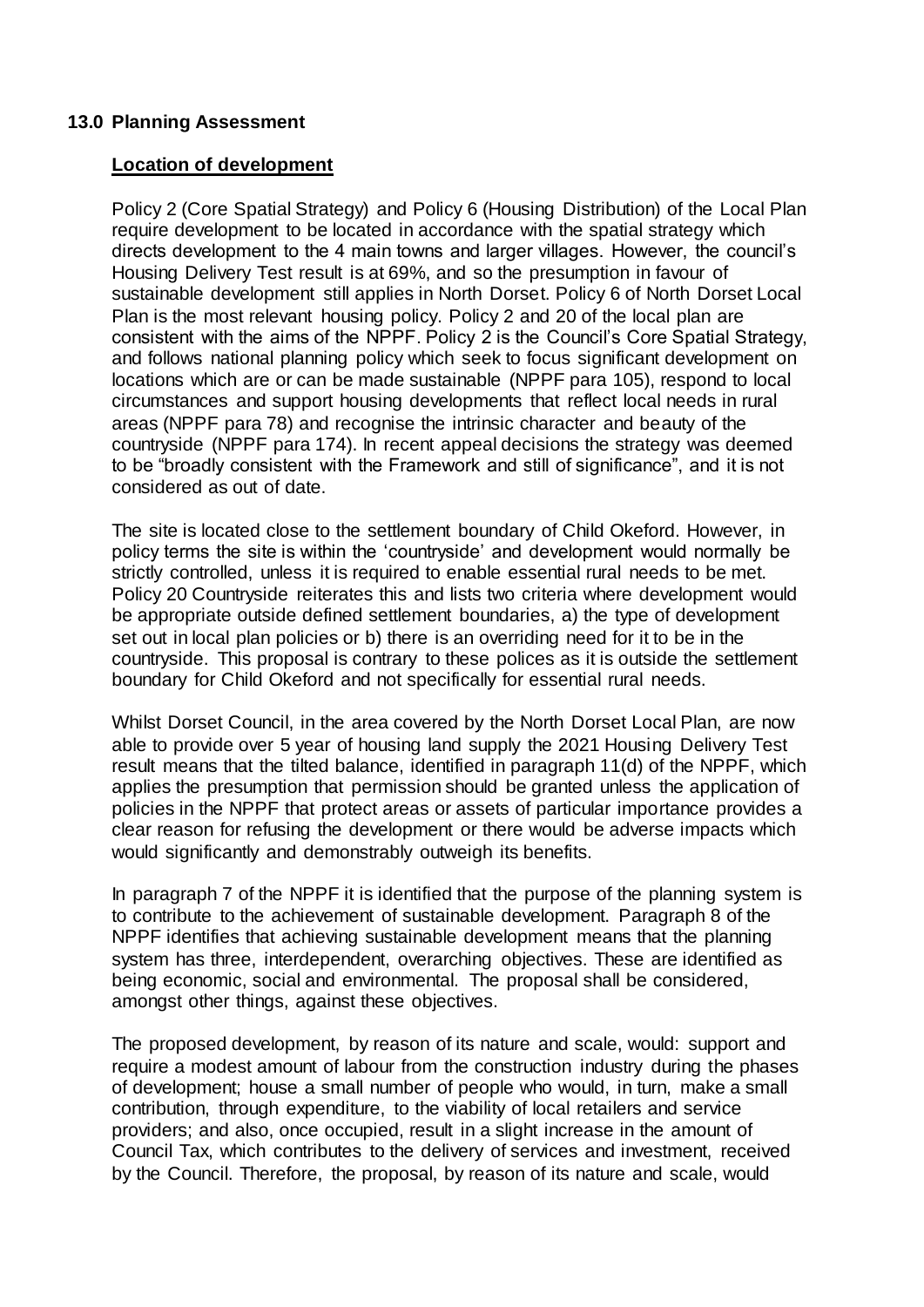make a small but still beneficial contribution to the economy.

The proposal, by reason of its scale and nature, would make a small contribution to ensuring that a sufficient number and range of homes are provided to meet the needs of present and future generations. The proposal, by reason of its location in close proximity to green infrastructure, would support the health and social and cultural well-being of the occupants. Therefore, the proposal, by reason of its location and nature would support the strength and health of the community.

The application site falls approximately 200m from the Child Okeford Settlement Boundary and approximately 710m from the part of the settlement where a public house, church, convenience store and Post Office can be found. A second public house and the village hall can be found within the settlement further to the north/north-west, whilst the St Nicholas C of E Primary School is located approximately 430m to the north-west of the site. Child Okeford is served by buses running between Yeovil and Blandford. Whilst vehicular access to the site is obtained via a narrow single track, unlit road with no pavement future occupants of the site would have benefit of the public rights of way (N35/3 and N35/36) through neighbouring fields which lead directly into the Child Okeford Settlement Boundary, therefore, occupiers of the proposed dwelling would not have to be solely dependent on the private motor vehicle in order to reach services and facilities. In this respect, the proposal would allow for progress towards a low carbon economy and for the mitigation of climate change.

#### **Scale, design, impact on character and appearance**

Whilst the proposed building is an increase in scale over the existing stable building the overall scale and massing of the proposed dwelling remains reasonably modest. The structure would be roughly 67sqm in footprint with a dual pitch roof at approximately 6.7m in overall height with an eaves height of 3.2m.

Following a site visit it was clear that the building would remain largely obscured by existing tree and hedge screening when approached from Melway Lane, which is to be retained (wider views of the site are discussed in a below section of this report). The access lane is currently characterised by "modern" detached and semi-detached dwellings located within the settlement boundary followed by a couple of larger brick built properties with outbuildings set on large rural plots beyond the stream and the limits of the settlement boundary. The introduction of this dwelling would essentially serve as an ending point for development further from the village settlement boundary, with its reduction in scale, design and use of materials representing a natural transition between the residential built environment to the wider rural landscape.

The design incorporates a mixture of both traditional and modern elements which results in a simple yet characterful visual appearance. The building would be clad in feather edge timber atop a facing brick plinth with a natural slate roof covering, the overall design and use of materials are considered to respect and conform with the rural aesthetics of the site and locality. In view of this, the proposal is considered by officers to comply with the provisions of policy 4 and 24 of the Local Plan and the NPPF.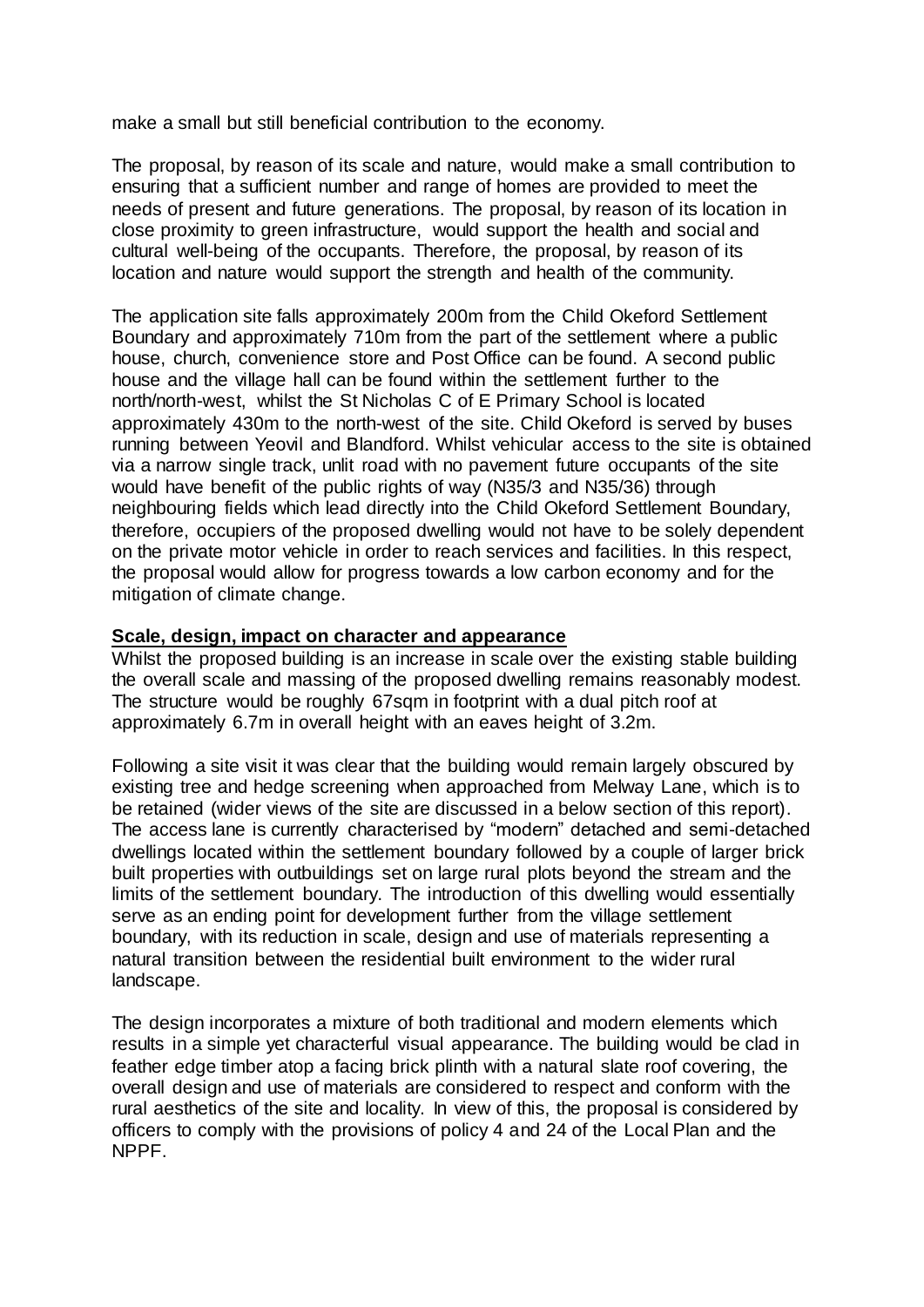#### **Impact on amenity**

Policy 25 of the Local Plan deals with the issue of amenity in terms of: privacy and private open space; sunlight and daylight; artificial light intrusion; noise and vibration; and unpleasant emissions (such as odour and fumes).

The proposed site has no immediate neighbours whilst its modest scale would ensure that it would have no detrimental impact upon the current levels of residential amenity currently experienced by nearby residents. As such, officers consider that the proposal would comply with the requirements of policy 25.

#### **Impact on landscape or heritage assets**

The site sits roughly 350m from the village conservation area and there would be no harm to its setting. There are no listed buildings within close proximity to the proposed dwelling.

The site sits just outside the Dorset AONB however its setting must be considered. Concerns at the pre-application stage were raised in regard to the potential impact that the erection of a dwellinghouse in this location may have upon the setting of the AONB, as part of this application the applicant has submitted a Landscape Visual Appraisal. Following the submission of this appraisal it is considered that whilst views of the scheme may be possible from some public viewpoints particularly during times of the year where tree/hedge coverage may be reduced due to loss of leaf, the overall bulk of the proposal would still remain largely obstructed from view. Whilst some views may be obtained from Hambledon Hill, again the building would be largely obscured and read against the backdrop of natural screening whilst the modest scale, design and use of materials would ensure that its appearance would not be contrary to the rural nature of the site and its locality. As a result the dwelling would not adversely affect the setting of the AONB, and would comply with Policy 4 of the Local Plan and the NPPF.

#### **Access and Parking**

The proposed dwelling would utilise an existing vehicular access which currently serves the site. The existing access opens out onto a short spur lane who is shared by owners of the neighbouring fields and forms the start of the public right of way N35/36. Concerns have been raised by residents in regard to the applicant trying to obtain sole use of this small stretch of lane, however the submitted redline plan simply shows access to the site from the public highway, the scheme does not propose any development on this stretch of the lane. Private land ownership or rights of way are not planning issues. The council's highway officer was consulted on the application and raised no objections subject to condition. The proposal would comply with the requirements of Policy 23 and the NPPF.

#### **Ground water flooding**

Concerns have been raised in regard to potential flooding of the site, it is noted that the site forms part of an areas susceptible to groundwater flooding therefore Wessex Water have been consulted on the application. Wessex Water have responded with no objection to the proposed scheme.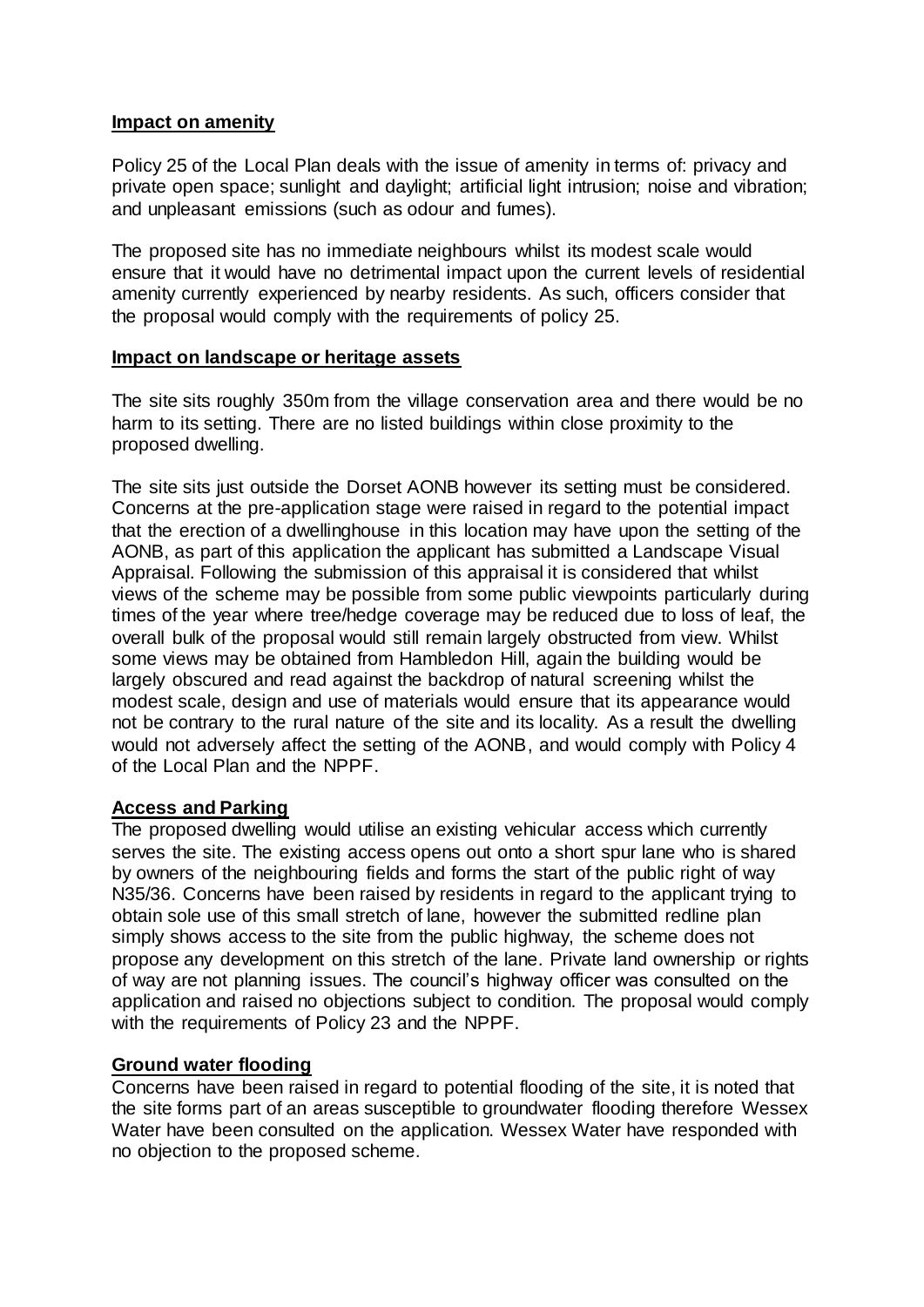#### **14.0 Conclusion**

For the reasons given in the above assessment it is considered that the application is acceptable. The benefit of providing a dwelling, in a sustainable location, would not be outweighed by any identified demonstrable harm.

#### **15.0 Recommendation**

Grant subject to conditions:

1. The development to which this permission relates must be begun not later than the expiration of three years beginning with the date of this permission.

Reason: This condition is required to be imposed by Section 91 of the Town and Country Planning Act 1990 (as amended).

2. The development hereby permitted shall be carried out in accordance with the following approved plans: S2105 - dwg. no. 01, S2105 - dwg. no. 02, S2105 dwg. no. 01, S2105 - dwg. no. 03, S2105 - dwg. no. 04, S2105 - dwg. no. 05, S2105 - dwg. no. 06, S2105 - dwg. no. 07, S2105 - dwg. no. 08

Reason: For the avoidance of doubt and in the interests of proper planning.

3. The detailed biodiversity mitigation, compensation and enhancement/net gain strategy set out within the approved Biodiversity Plan certified by the Dorset Council Natural Environment Team on 27/01/2022 must be implemented in accordance with any specified timetable and completed in full prior to the substantial completion or the first bringing into use of the development hereby approved, whichever is the sooner. Thereafter, unless otherwise agreed in writing by the local planning authority, the mitigation, compensation and enhancement/net gain measures shall be permanently maintained and retained.

Reason: To mitigate, compensate and enhance/provide net gain for impacts on biodiversity.

4. No external lighting shall be installed until details of the lighting scheme have been submitted to and agreed in writing by the Local Planning Authority. Thereafter the external lighting scheme shall be installed operated and maintained in accordance with the agreed details.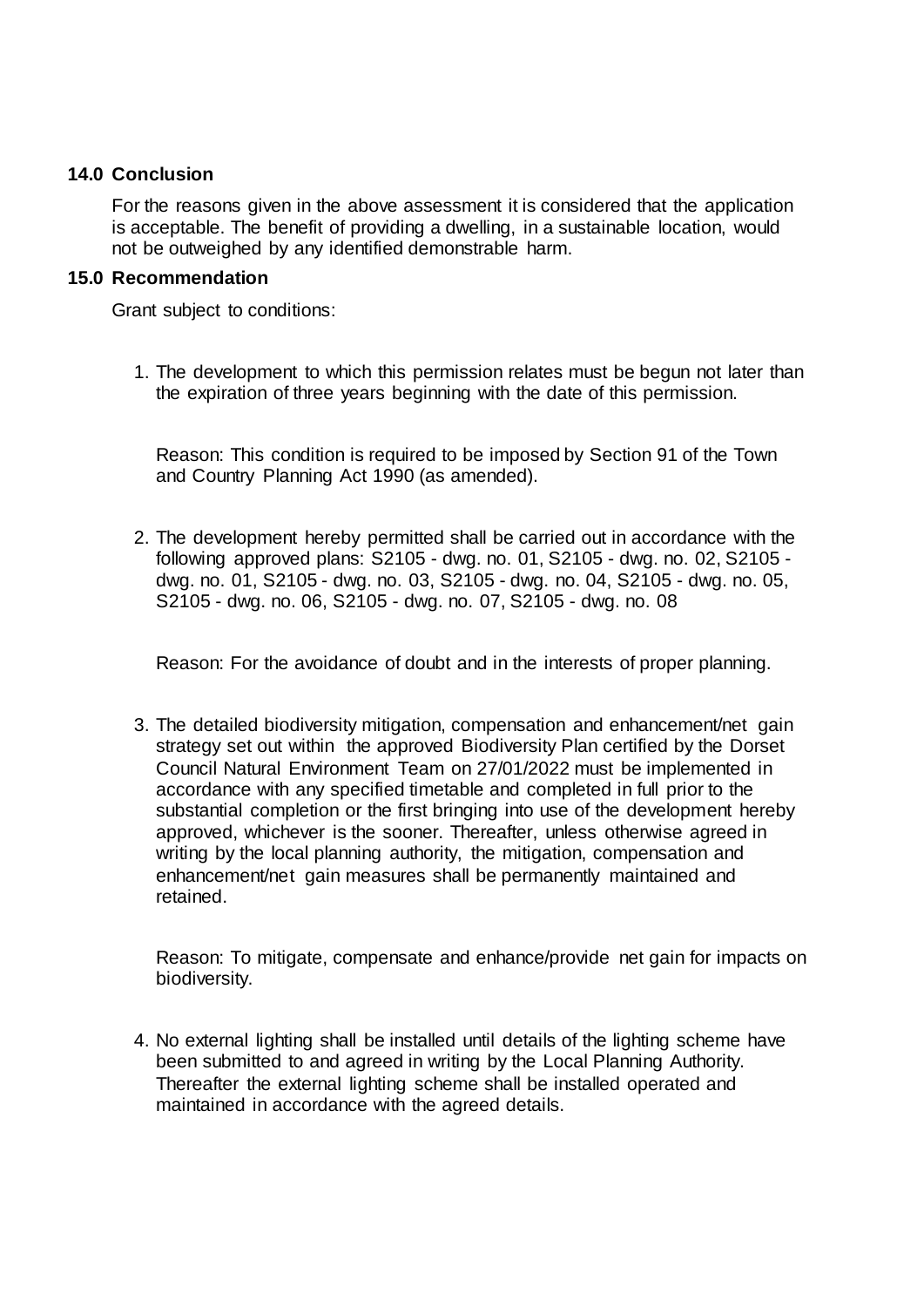Reason: To protect visual amenities and avoid nuisance to adjoining properties.

5. Prior to development above damp proof course level, details (including colour photographs) of all external facing materials for the wall(s) and roof(s) shall have been submitted to, and approved in writing by the Local Planning Authority. Thereafter, the development shall proceed in accordance with such materials as have been agreed.

Reason: To ensure a satisfactory visual appearance of the development.

6. Prior to the commencement of any development hereby approved, an Arboricultural Method Statement (AMS) prepared by a qualified tree specialist providing comprehensive details of construction works in relation to trees that have the potential to be affected by the development must be submitted to, and approved in writing by the Council. All works must be carried out in accordance with the approved details. In particular, the AMS must provide the following: a) a specification for protective fencing to trees and hedges during both demolition and construction phases which complies with BS5837 (2012) and a plan indicating the alignment of the protective fencing; b) a specification for scaffolding of building works and ground protection within the tree protection zones in accordance with BS5837 (2012); c) a schedule of tree work conforming to BS3998; d) details of the area for storage of materials, concrete mixing and any bonfires; e) plans and particulars showing proposed cables, pipes and ducts above and below ground as well as the location of any soakaway or water or sewerage storage facility; f) details of any no-dig specification for all works within the root protection area for retained trees: g) details of the supervision to be carried out by the developers tree specialist.

Reason: This information is required to be submitted and agreed before any work starts on site to ensure that the trees and hedges deemed worthy of retention on-site will not be damaged prior to, or during the construction works.

7. Notwithstanding the provisions of the Town and Country Planning (General Permitted Development) (England) Order 2015 (or any Order revoking and reenacting that Order) (with or without modification) no garages, sheds or other outbuildings permitted by Class E of Schedule 2 Part 1 of the 2015 Order shall be erected or constructed.

Reason: To protect amenity and the character of the area.

8. Before the development hereby approved is occupied or utilised the turning/manoeuvring and parking shown on Drawing Number 02 must have